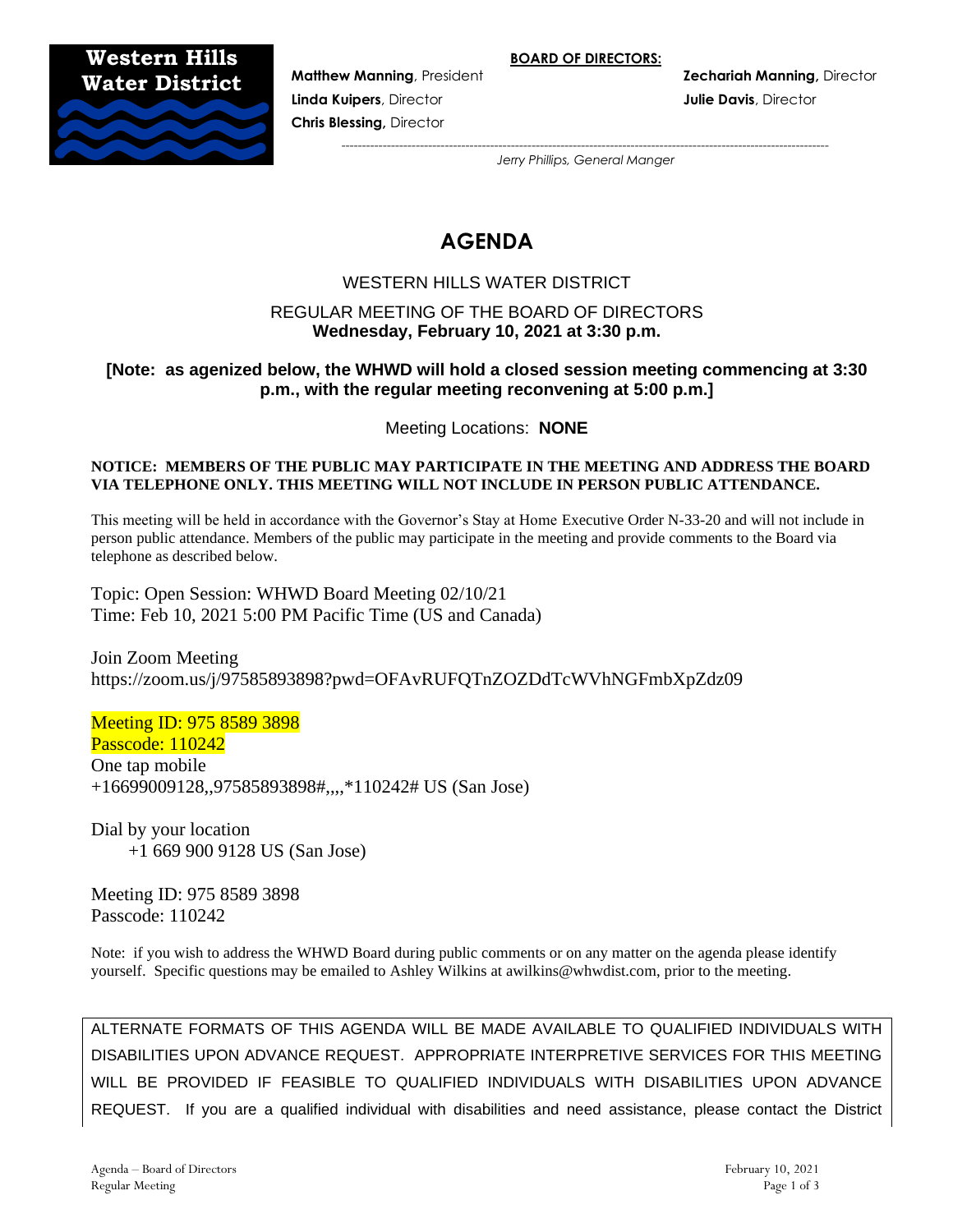Secretary at (209) 895-9493, 48 hours prior to the meeting to enable the District to make reasonable arrangements

to ensure accessibility to this meeting.

*Any and all of the following agenda items are subject to action being taken by the Board of Directors by motion, resolution, or ordinance. Members of the public may address the Board of Directors concerning any agenda item during the Board's consideration of that item.*

## **1. Call meeting to order (3:30 p.m.)**

## **2. Roll Call**

## **3. Public Comments on Closed Session Items/Motion to Adjourn to Closed Session.**

**a. Conference with Legal Counsel – Anticipated Litigation California Government Code Section 54956.9(d)(4) Anticipated litigation: one potential case**

#### **5:00 p.m. – Reconvene Open Session**

#### **4. Reportable Actions Taken During Closed Session**

#### **5. Motion approving Consent Calendar**

*All matters listed hereunder shall be acted upon by a single vote of the Board. There will be no individual discussion of these items unless a member of the Board or the public so requests, in which event the matter shall be removed from the Consent Calendar and considered as a separate agenda item.*

- a. Approval of January 2021 Check and Warrants.
- b. Approval of minutes for special meeting January 22, 2021.

#### **6. Action Items**

- a. Interview Applicant(s) and Consider Motion to Appoint WHWD Board Secretary
- b. Motion to Approve Purchase of Office Security Cameras
- c. Motion to Create Position of WHWD Office Manager

d. Consideration and approval of Resolution No. 2021-03, Resolution of the WHWD re Approval of Expenditure of Approximately \$50,000.00 of Diablo Grande Community Facilities District No. 1 Mello Roos bond Refinance Proceeds for the Payment of Immediate WHWD Expenses.

#### **7. Reports by Board Members**

- a. Director Chris Blessing Presentation re WHWD Background and Issues Moving Forward
- b. Updates by Directors on Status of Recent Position Appointments

#### **8. Public Comment on Items Not on the Agenda**